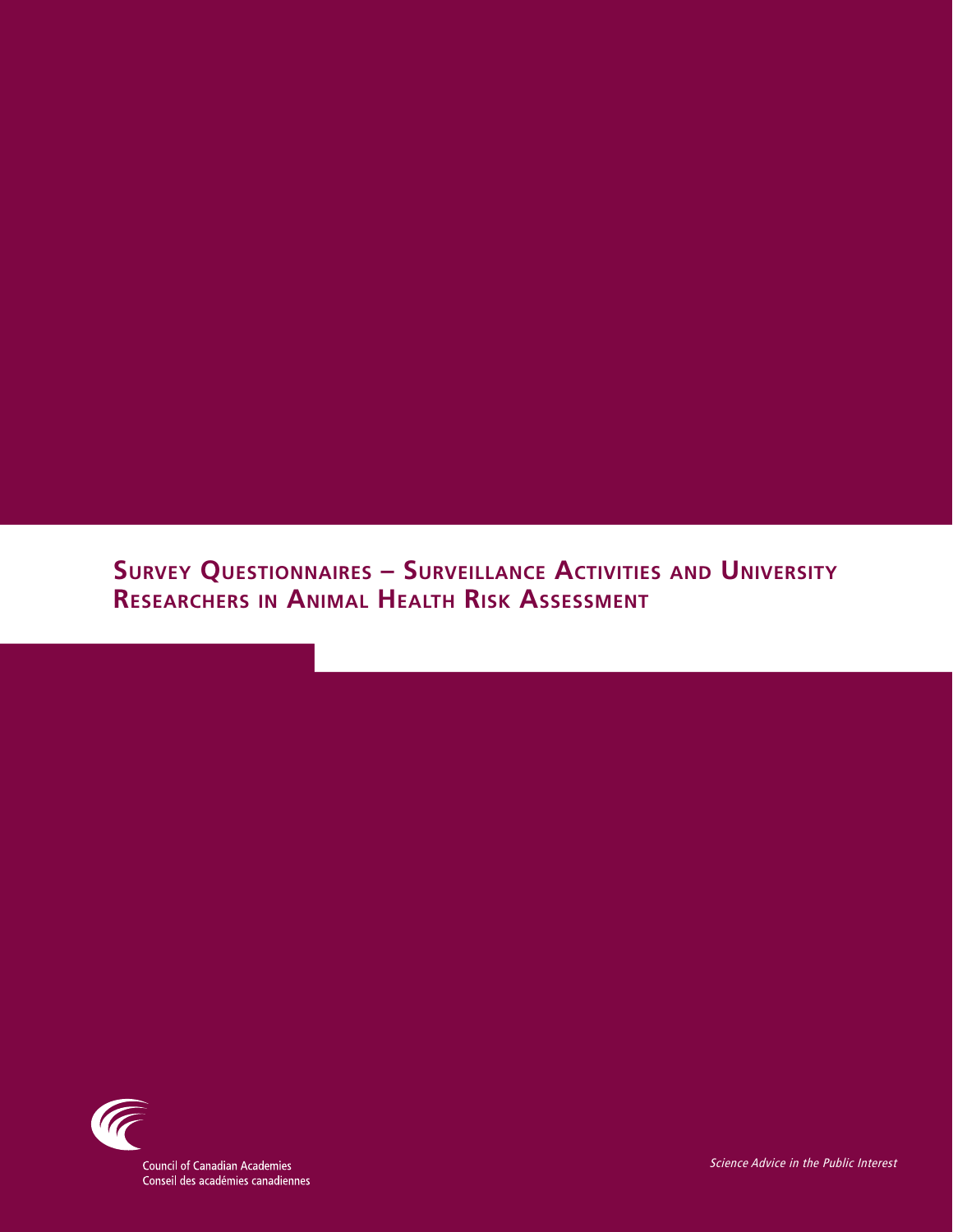## **Survey Questionnaires – Surveillance Activities and University Research Activities in Animal Health Risk Assessment**

Knowledge required to support applied animal health research activities can be broken down into two general areas: surveillance data (knowledge about disease prevalence and incidence in populations of interest) and applied animal health research (knowledge about various disease aspects of concern such as methods of transmission and validity of detection tests, etc.). Surveillance activities are primarily carried out by federal and provincial government organizations, as well as in academic and private laboratories, often working with industry. Applied animal health research is primarily conducted by academic institutions, again often working with industry. [1](#page-1-0)

To better understand the state of knowledge generation that provides input into animal health risk assessment, the Expert Panel on Approaches to Animal Health Risk Assessment (the Panel) surveyed the two main groups most directly involved: Canadian surveillance organizations and researchers at Canadian veterinary colleges. The full versions of the two survey questionnaires used for this purpose – the *Survey of Surveillance Activities in Animal Health Risk Assessment* and the *Survey of University Researchers in Animal Health Risk Assessment Science* – are presented in this document. This document also provides further detail about the methodology used in compiling and analyzing the data. The findings of the two surveys, and a discussion of the results, can be found in Chapter 6 of the report of the Council of Canadian Academies: *Healthy Animals, Healthy Canada,* available at:

[www.scienceadvice.ca/en/animal-health.aspx.](http://www.scienceadvice.ca/en/animal-health.aspx)

#### **1. Survey of Surveillance Activities in Animal Health Risk Assessment**

The *Survey of Surveillance Activities in Animal Health Risk Assessment* was distributed to 30 individuals conducting surveillance activities in various organizations across Canada. A total of 19 responses were received. One incomplete response could not be analyzed, leaving 18 completed surveys. The respondents were distributed across Canada and represented different types of surveillance organizations. The full version of the questionnaire is presented in Box 1.

<span id="page-1-0"></span><sup>&</sup>lt;sup>1</sup> This is a supplementary document for the Expert Panel on Approaches to Animal Health Risk Assessment report *Healthy Animals, Healthy Canada*. The findings of this document are further discussed in the report, available at [www.scienceadvice.ca/en/animal-health.aspx.](http://www.scienceadvice.ca/en/animal-health.aspx)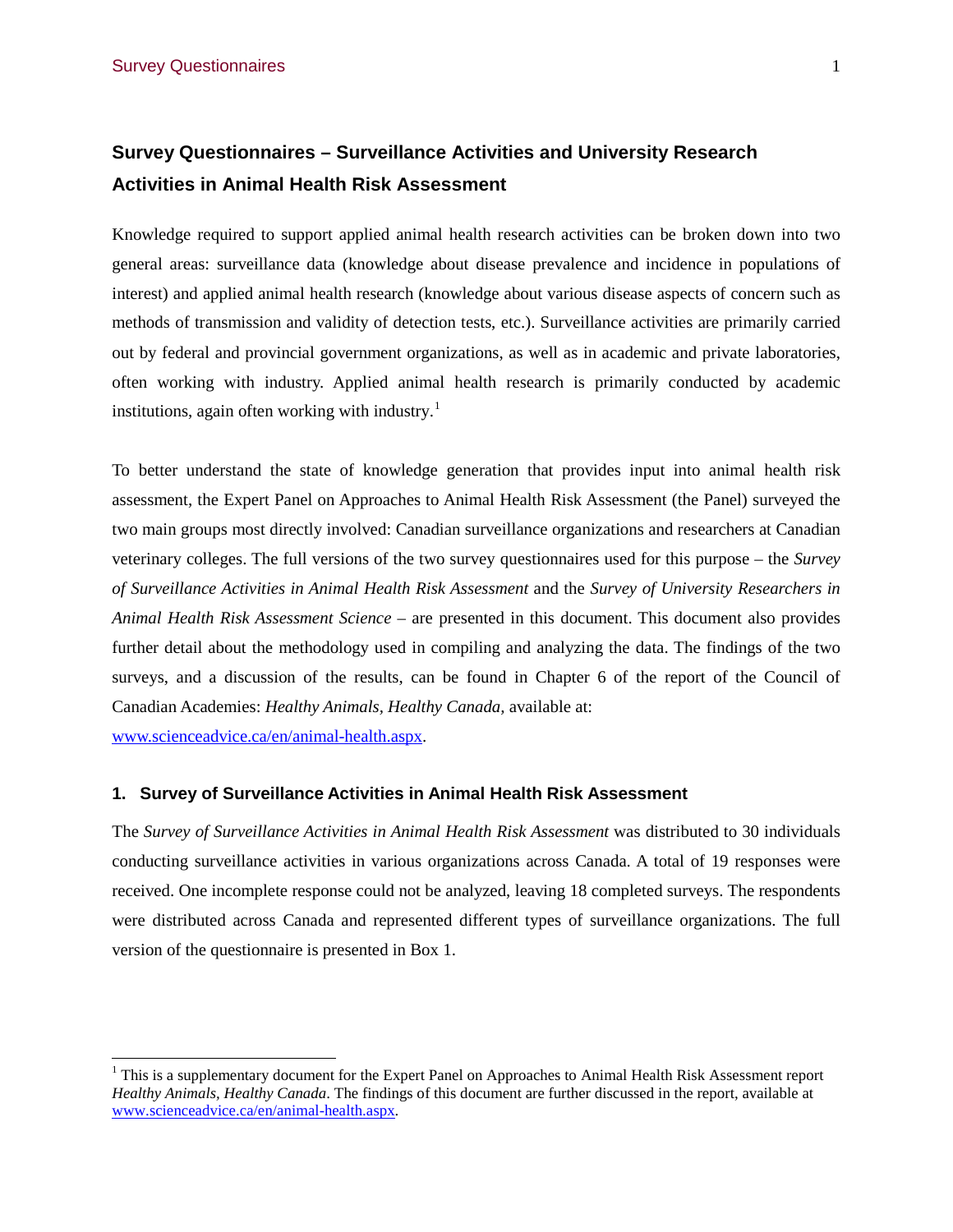## *Box 1* **Survey of Surveillance Activities in Animal Health Risk Assessment**

Welcome to the Survey of Surveillance Activities in Animal Health Risk Assessment.

The Council of Canadian Academies [\(www.scienceadvice.ca\)](http://www.scienceadvice.ca/) has convened an Expert Panel to conduct an assessment of "the state and comprehensiveness of risk assessment techniques in animal health science, specifically pertaining to risks that may have an impact on human health." This assessment has been requested by the Minister of Agriculture and Agri-Food, on behalf of the Canadian Food Inspection Agency (CFIA).

As part of its work, the Panel is seeking to gather more information about the research and surveillance activities that are being conducted in areas relating to animal health risk assessment across Canada. As a key contributor to these areas, we ask that you take 10-15 minutes to complete this survey. All individual responses will be treated as confidential, and data will be reported in aggregate format only.

For the purposes of this survey, we have identified two areas of research relating to surveillance activities in animal health risk assessment. For each of these areas, we have provided examples of the types of surveillance activities that might be addressed to provide context for the survey questions. The examples specifically relate to anaplasmosis and swine influenza. However, the questions relate to the full range of diseases that might be encountered in animal health risk assessments. Consequently, when addressing the following questions, please interpret them broadly in terms of the diseases you might consider in your specific area of surveillance.

These are the surveillance activities you will be asked to consider:

**Section 1:** Disease frequency – Herd and animal-level incidence and prevalence estimates **Section 2:** Evaluation of surveillance systems for the disease/pathogen **Section 3:** Other surveillance activities

Questions about the survey should be addressed to Marc Dufresne. [\(marc.dufresne@scienceadvice.ca\)](mailto:marc.dufresne@scienceadvice.ca).

You cannot save your answers and return to continue the survey later, so prepare enough time to complete the survey once. Questions marked with an asterisk (\*) are required.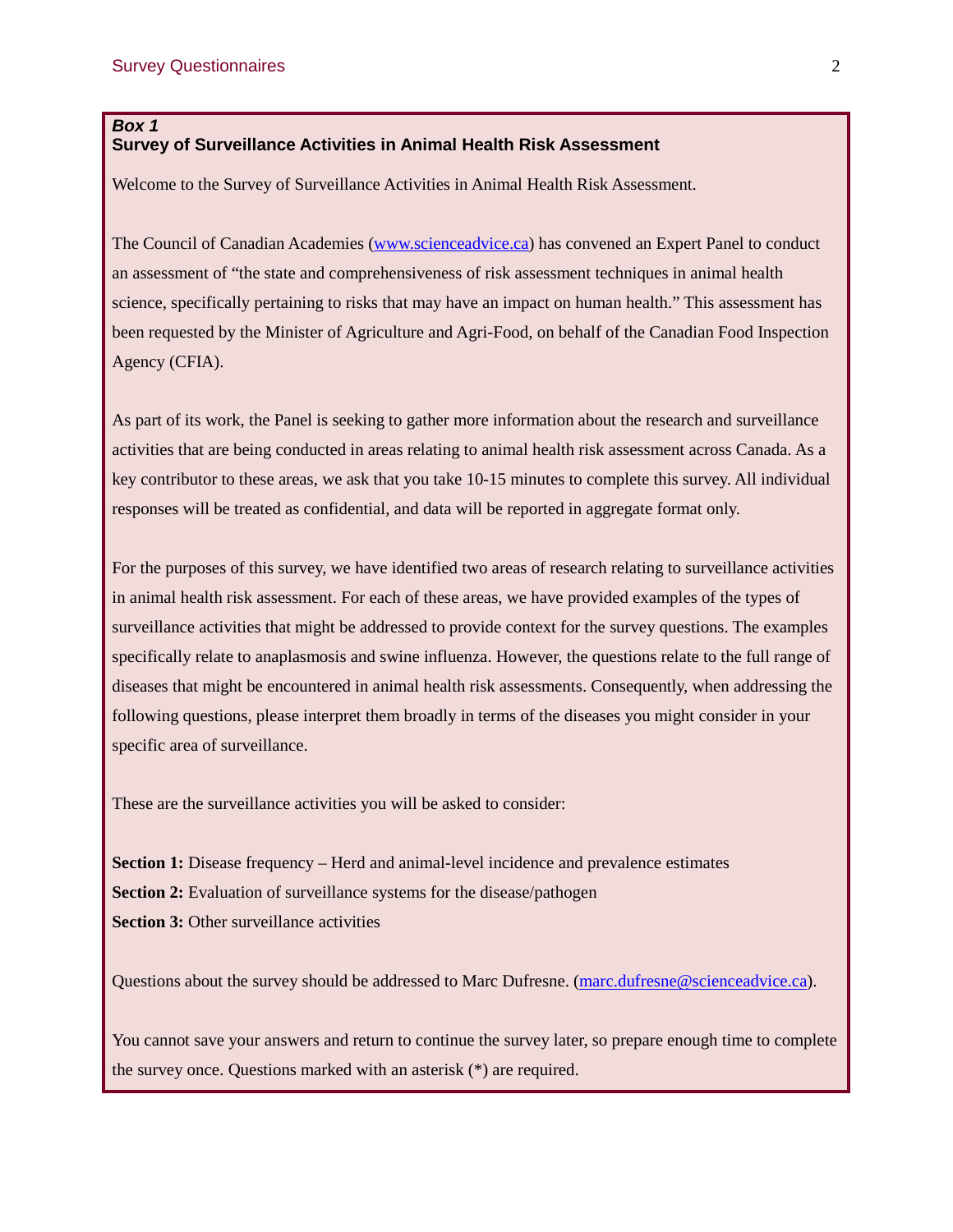## *For each section, the respondent was asked this series of questions:*

1- Do you currently conduct the type of research or surveillance activity that would address questions such as those below, or have you conducted this type of activity during the past 5 years?

**Section 1:** Disease frequency – Herd and animal-level incidence and prevalence estimates Examples:

(a) "What is the animal-level prevalence of serologic titres to anaplasmosis in Canadian cattle?"

(b) "What is the herd-level incidence of swine influenza outbreaks in Canada (or your region of Canada)?"

**Section 2:** Evaluation of surveillance systems for the disease/pathogen

Examples:

(a) "How strong is the evidence that Atlantic Canadian cattle are free from anaplasmosis?"

(b) "What proportion of swine influenza outbreaks are identified through provincial or private laboratories?"

**Section 3:** Are there any other surveillance activities that you are involved with?

## *If yes, respondents were directed to question 2. If no, respondents were asked to skip to question 8.*

- 2- Can you provide examples of research questions (or surveillance activities) in this area that you have been involved with during the past 5 years?
- 3- What have been your sources of funding for conducting this type of research/surveillance during the past 5 years? Check all that apply, leaving blank the ones that don't. Rank in order of importance.

(Choices were: NSERC, CIHR, Other federal government funding, Provincial government funding, Industry funding, and Other.)

4- When you complete research in this area, how do you disseminate the results? Check all that apply, leaving blank the ones that don't. Rank in order of importance.

(Choices were: Peer-reviewed literature, Public report, In-house report, Industry publication, and Other.)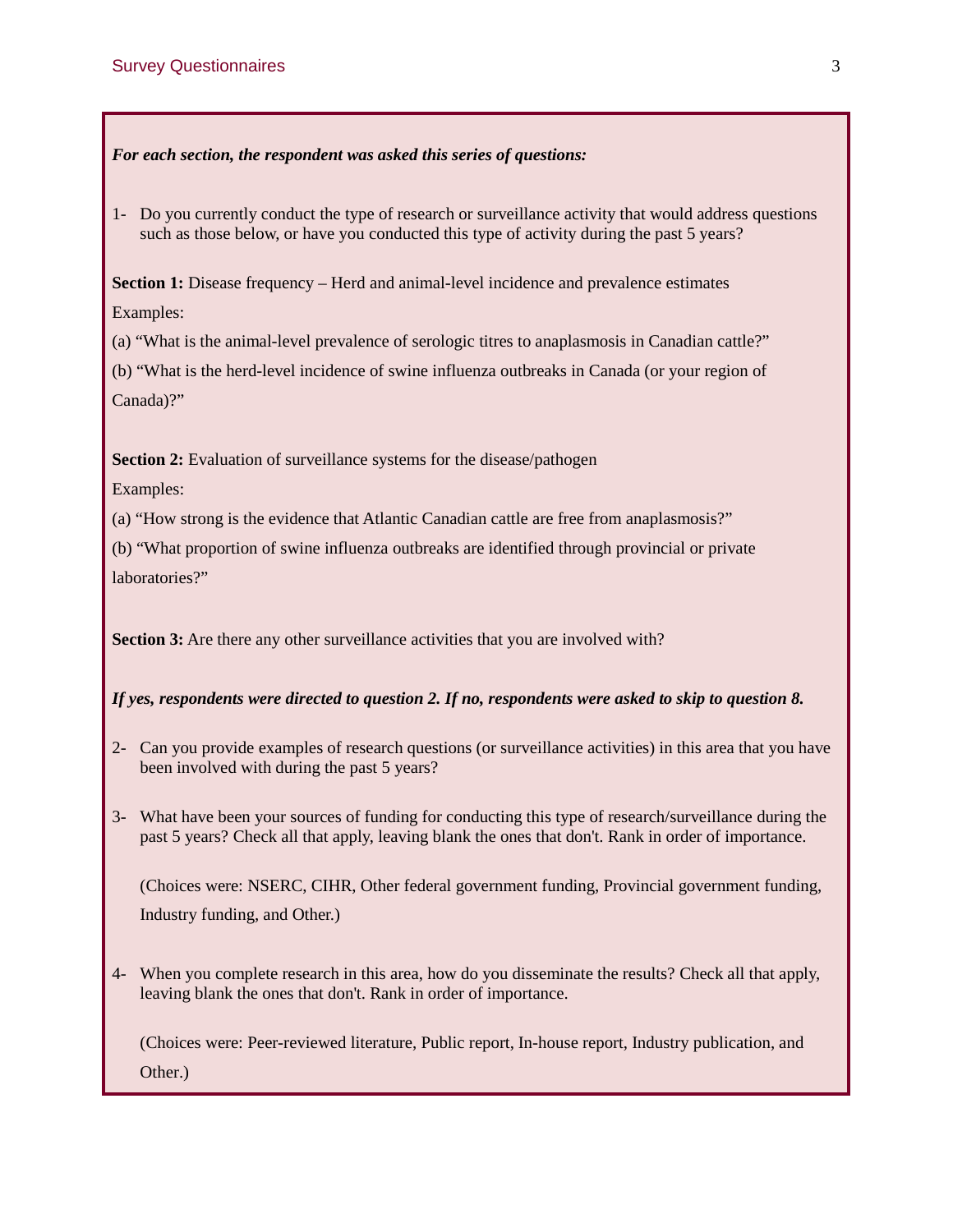5- Was any of the research/surveillance that you have conducted in this area during the past 5 years undertaken specifically to provide input into risk assessment?

(Choices were: Yes – All of it, Yes – Some of it, No – None of it.)

6- Have you involved students in this type of research/surveillance during the past 5 years?

(Choices were: Yes, No.)

7- Approximately how many students have you involved in this type of research/surveillance, and at what level of study? (indicate total number in each category over the last 5 years for Undergraduate, M.Sc., PhD, Post-doc, DVM, Other.)

*After answering question 7, respondents were sent to the next section to restart the set of questions, until all sections were completed.*

8- If you have not conducted this type of research/surveillance activity during the past 5 years, please rank the main barriers. Check all that apply, leaving blank the ones that don't. Rank in order of importance.

(Choices were: Not within my institution's mandate, Personally not interested, Lack of funding opportunities, Lack of time, Inadequate graduate student support, Lack of industry support, Don't have the expertise in this type of research, and Other.)

## *After answering question 8, respondents were sent to the next section to restart the set of questions, until all sections were completed.*

Thank you for taking the time to answer this survey. The information you provided is greatly appreciated and will contribute to the development of the report of the Expert Panel on Approaches to Animal Health Risk Assessment.

For more information about the Council of Canadian Academies or our completed and ongoing assessments, please visit our website at [www.scienceadvice.ca.](http://www.scienceadvice.ca/)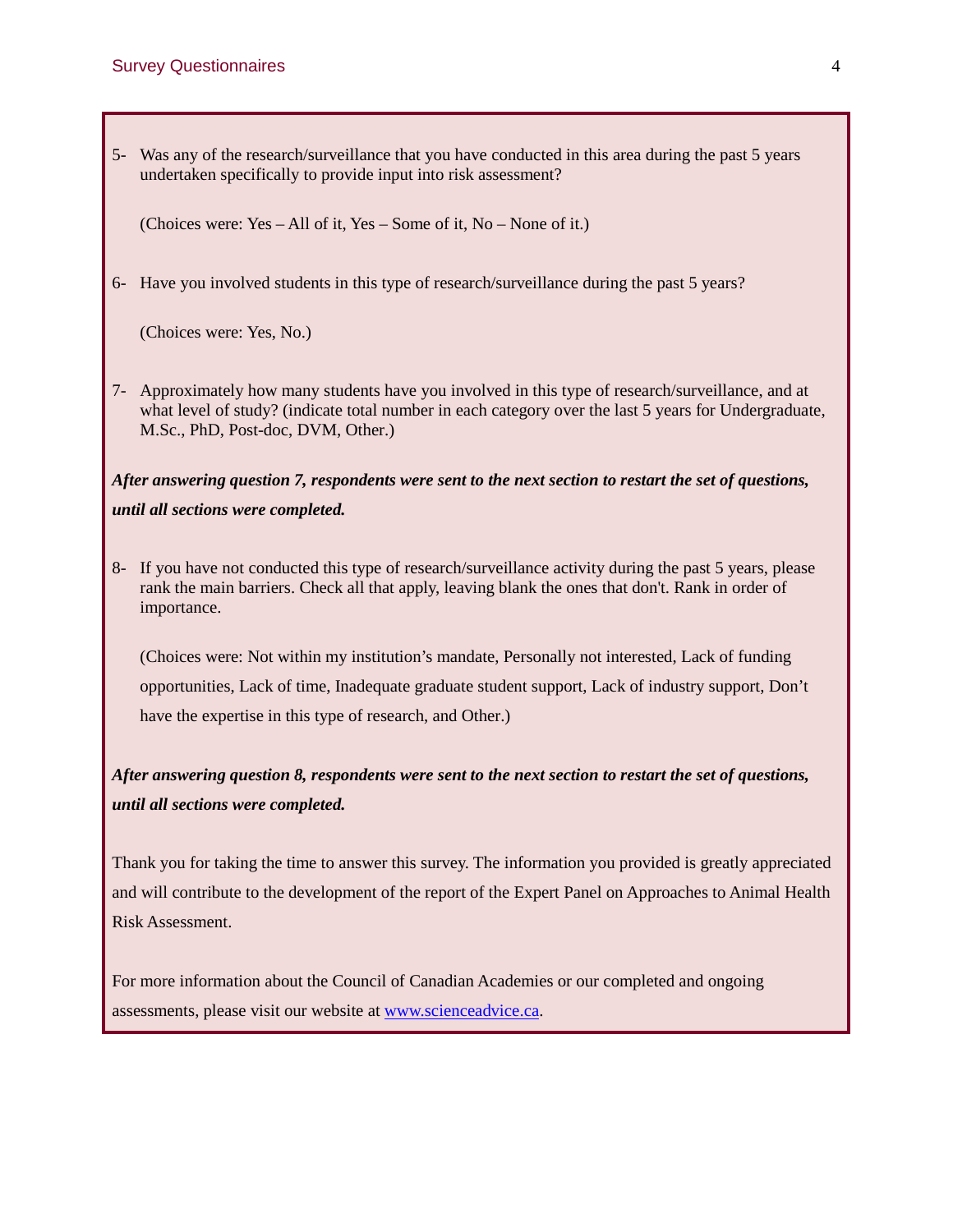#### **2. Survey of University Researchers in Animal Health Risk Assessment Science**

The *Survey of University Researchers in Animal Health Risk Assessment Science* was distributed to 38 individuals conducting research at the five veterinary schools in Canada. A total of 27 responses were received. Two were removed from the final sample (one was incomplete and the other was out of scope), leaving 25 completed surveys. Most of these respondents were either full or associate professors, and several were directors or chairs of research centres. The full version of the questionnaire is presented in Box 2.

#### *Box 2* **Survey of University Researchers in Animal Health Risk Assessment Science**

The Council of Canadian Academies [\(www.scienceadvice.ca\)](http://www.scienceadvice.ca/) has convened an Expert Panel to conduct an assessment of "the state and comprehensiveness of risk assessment techniques in animal health science, specifically pertaining to risks that may have an impact on human health." This assessment has been requested by the Minister of Agriculture and Agri-Food, on behalf of the Canadian Food Inspection Agency (CFIA).

As part of its work, the Panel is seeking to gather more information about the research that is being conducted in areas relating to animal health risk assessment at veterinary schools across Canada. As a leading researcher in these areas, we ask that you take 15-20 minutes to complete this survey. All individual responses will be treated as confidential and data will be reported in aggregate format only.

For the purposes of this survey, we have identified several areas of research that may provide input for risk assessment. For each of these areas, we have provided examples of the types of research questions that might be addressed to provide context for the survey questions. The examples specifically relate to anaplasmosis and swine influenza. However, the questions relate to the full range of diseases that might be encountered in animal health risk assessments. Consequently, when addressing the following questions, please interpret them broadly in terms of the diseases you might consider in your specific area of research. Individuals are likely to only conduct research in one, or a few, of these areas.

These are the areas of research you will be asked to consider:

**Section 1:** Disease frequency – Herd and animal-level incidence and prevalence estimates **Section 2:** Evaluation of surveillance systems for the disease/pathogen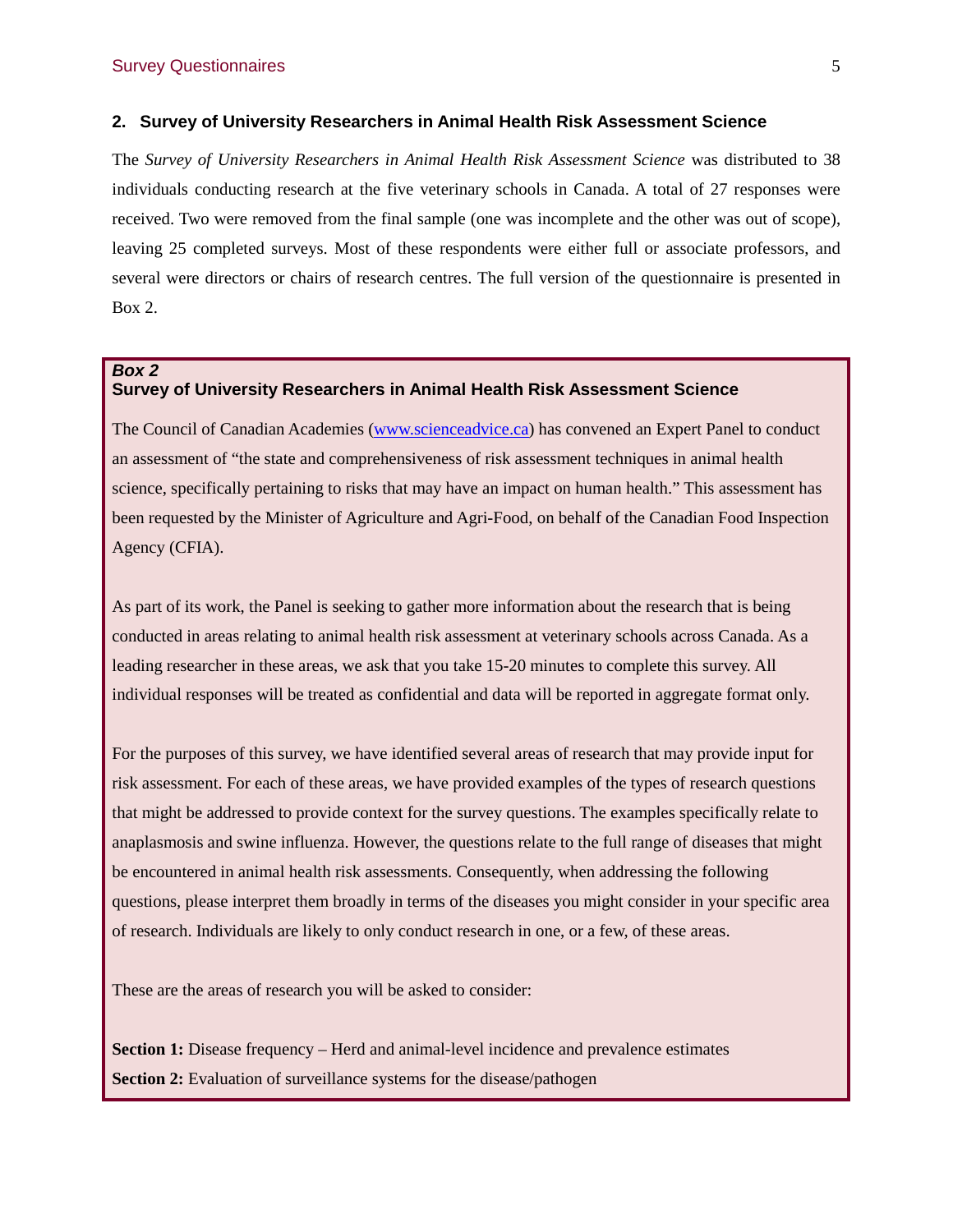**Section 3: Diagnostic test evaluation** 

**Section 4(a):** Epidemiology (natural history) of disease/pathogen - Transmission mechanisms and survival of pathogen in products

**Section 4(b):** Epidemiology (natural history) of disease/pathogen – Effectiveness of mitigation procedures

**Section 5(a):** Epidemiology (risk factors) of disease/pathogen – Determination of risk factors

**Section 5(b):** Epidemiology (risk factors) of disease/pathogen – Distribution of risk factors in populations of interest

**Section 6(a):** Economic models of consequences – What is the cost of controlling the disease in the animal?

**Section 6(b):** Economic models of consequences – What is the cost of controlling an outbreak in an animal population?

Question about the survey should be addressed to Marc Dufresne [\(marc.dufresne@scienceadvice.ca\)](mailto:marc.dufresne@scienceadvice.ca).

Questions marked with an asterisk\* are required. You can't save your answers and come back to continue the survey later, so prepare enough time to complete the survey once.

#### *For each Section, the respondent was asked this series of questions:*

1- Do you currently conduct the type of research or surveillance activity that would address questions such as those bellow, or have you conducted this type of activity during the past 5 years?

**Section 1:** Disease frequency – Herd and animal-level incidence and prevalence estimates Examples:

(a) "What is the animal-level prevalence of serologic titres to anaplasmosis in Canadian cattle?"

(b) "What is the herd-level incidence of swine influenza outbreaks in Canada (or your region of Canada)?"

**Section 2:** Evaluation of surveillance systems for the disease/pathogen

Examples:

(a) "How strong is the evidence that Atlantic Canadian cattle are free from anaplasmosis?"

(b) "What proportion of swine influenza outbreaks are identified through provincial or private laboratories?"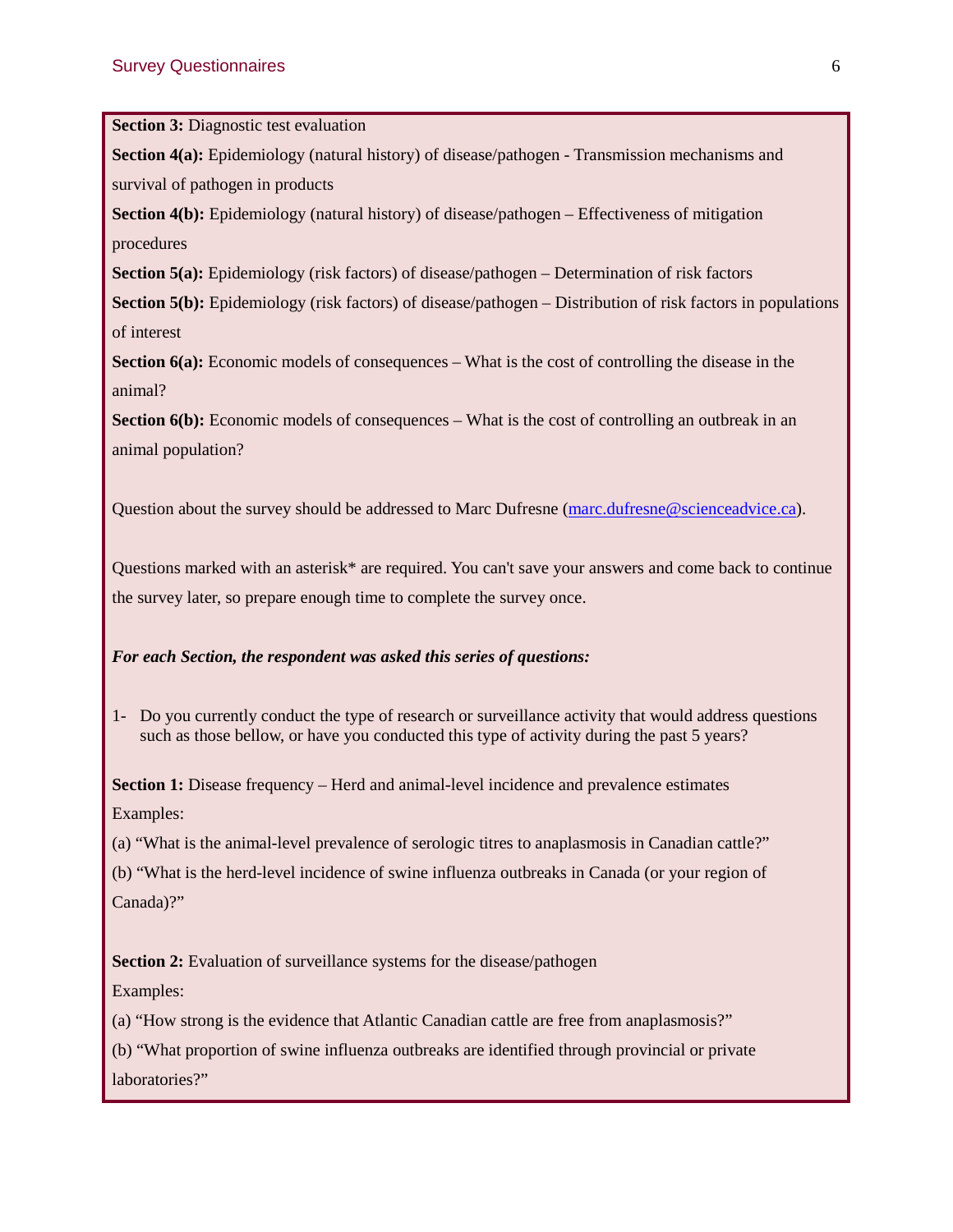**Section 3:** Diagnostic Test Evaluation

Example:

(a) "What is the sensitivity and specificity of a lateral-flow assay for rapid diagnosis of influenza infections in swine?"

**Section 4(a):** Epidemiology (natural history) of disease/pathogen - Transmission mechanisms and survival of pathogenin products

Examples:

(a) "How long are cattle infective following an initial infection with Anaplasma marginale?"

(b) "What proportion of pigs infected with influenza virus remain infective (carriers) after the outbreak?"

**Section 4(b):** Epidemiology (natural history) of disease / pathogen - Effectiveness of mitigation procedures

Examples:

(a) "How effective is a single dose of chlortetracycline at eliminating the carrier state of Anaplasma marginale?"

(b) "How effective are commercially available vaccines at preventing infection with the influenza virus in swine?"

**Section 5(a):** Epidemiology (risk factors) of disease / pathogen - Determination of risk factors Examples:

(a) "Do cattle that have been backgrounded have a higher prevalence of Anaplasma marginale infections?"

(b) "Are herds with free range sows at greater risk of becoming infected with influenza virus?"

**Section 5(b):** Epidemiology (risk factors) of disease/pathogen - Distribution of risk factors in populations of interest

Examples:

(a) "What is the prevalence and geographic distribution of ticks capable of transmitting Anaplasma marginale in Canada?"

(b) "What proportion of commercial swine barns have effective bird proofing (to prevent the entry of wild birds)?"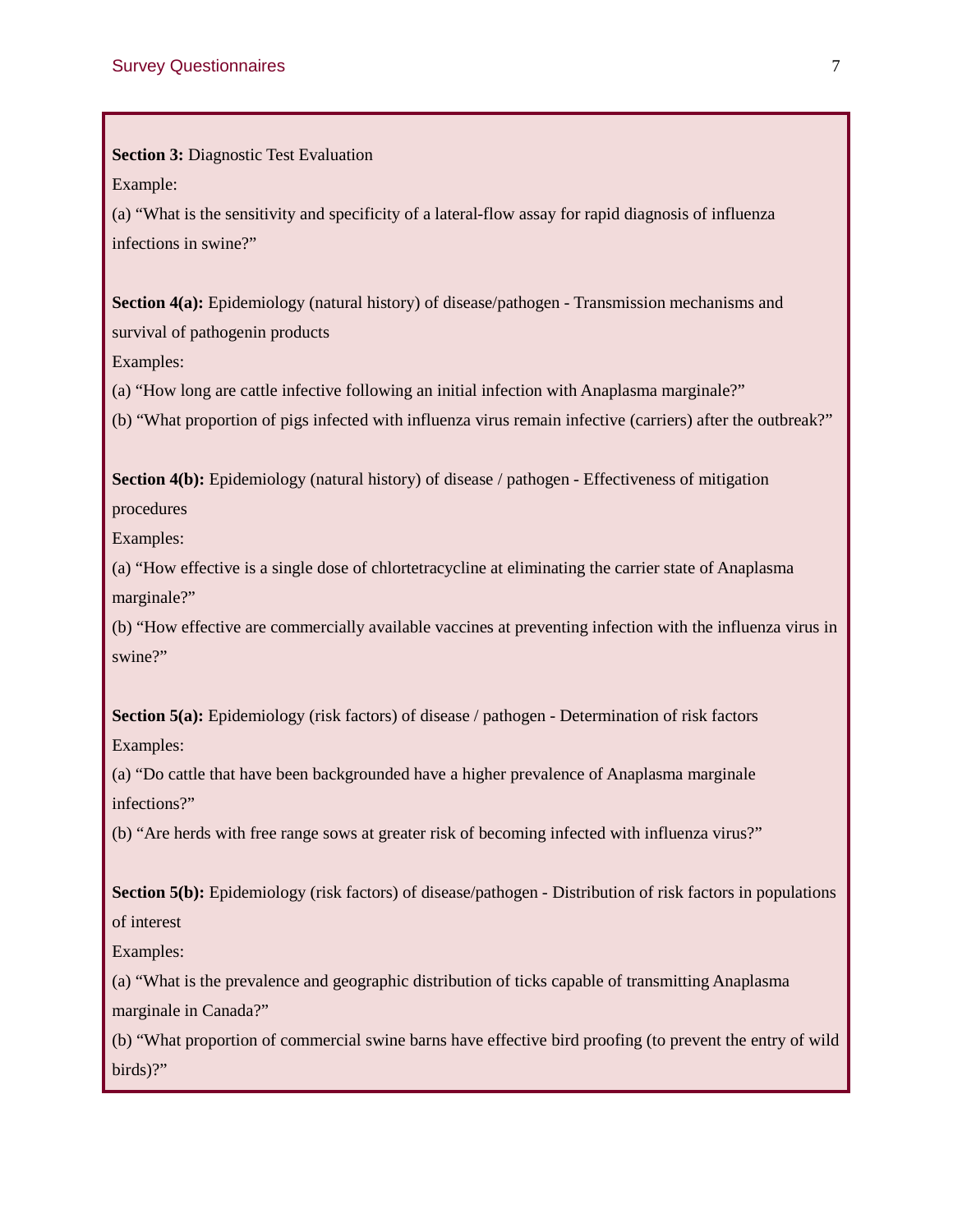**Section 6(a):** Economic models of consequences - What is the cost of controlling the disease in the animal?

Examples:

(a) "How much does it cost to eliminate Anaplasma marginale infection from an adult cow by treatment with chlortetracycline?"

(b) "What does it cost to vaccinate weaner pigs with swine influenza vaccines?"

**Section 6(b):** Economic models of consequences – What is the cost of controlling an outbreak in an animal population?

Examples:

(a) "What are the costs of eradicating Anaplasma marginale from a Canadian beef cow-calf herd that become infected through importation of an infected animal?"

(b) "What is the economic impact of quarantining a farrow-to-finish herd for a defined period of time?"

## *If yes, respondents were directed to question 2. If no, respondents were asked to skip to question 8.*

- 2- Can you provide examples of research questions (or surveillance activities) in this area that you have been involved with during the past 5 years?
- 3- What have been your sources of funding for conducting this type of research/surveillance during the past 5 years? Check all that apply, leaving blank the ones that don't. Rank in order of importance.

(Choices were: NSERC, CIHR, Other federal government funding, Provincial government funding, Industry funding, and Other.)

4- When you complete research in this area, how do you disseminate the results? Check all that apply, leaving blank the ones that don't. Rank in order of importance.

(Choices were: Peer-reviewed literature, Public report, In-house report, Industry publication, and Others.)

5- Was any of the research/surveillance that you have conducted in this area during the past 5 years undertaken specifically to provide input into risk assessment?

(Choices were: Yes – All of it, Yes – Some of it, No – None of it.)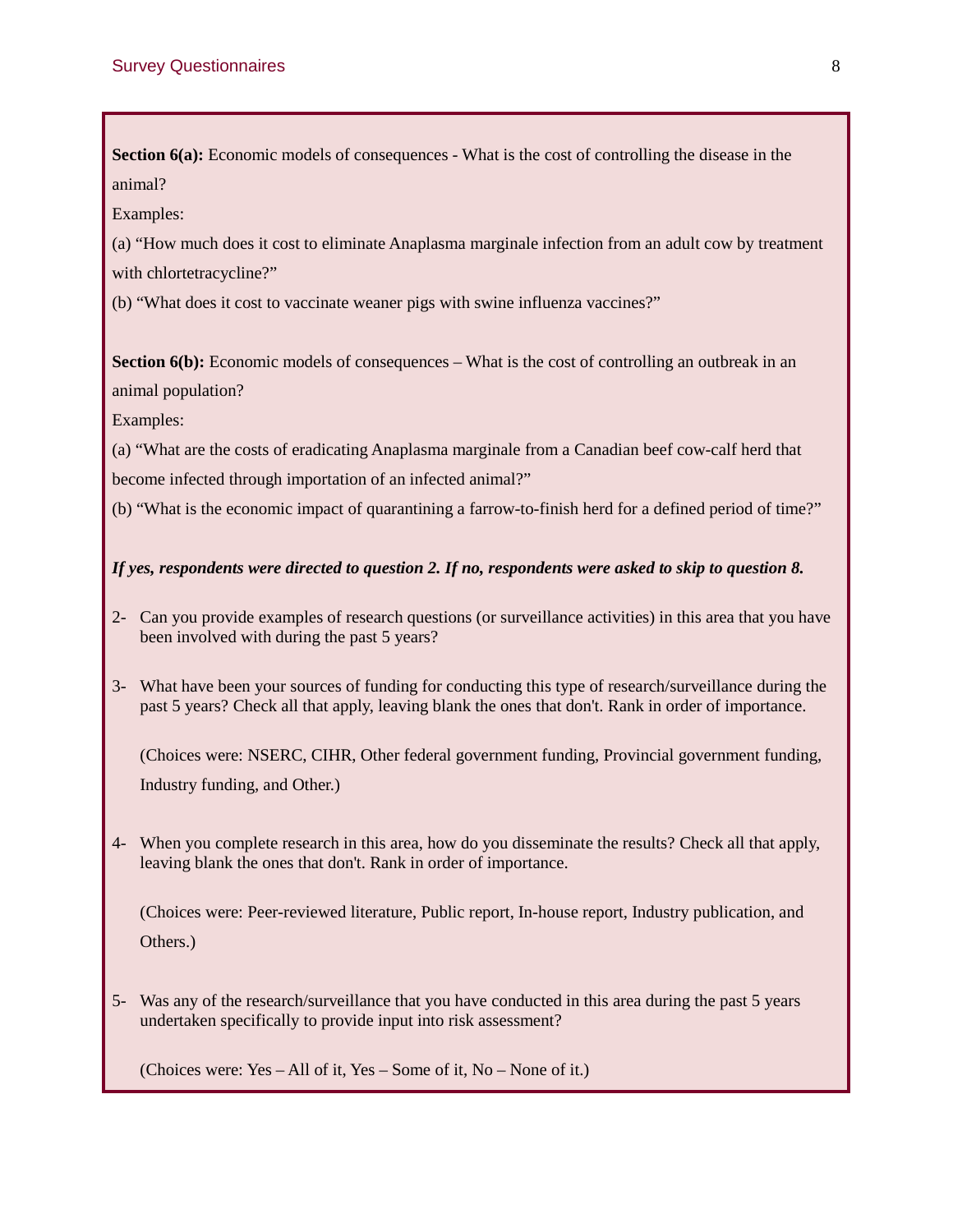6- Have you involved students in this type of research/surveillance during the past 5 years?

(Choices were: Yes, No.)

7- Approximately how many students have you involved in this type of research/surveillance, and at what level of study? (Indicate total number in each category over the last 5 years.)

( For Undergraduate, M.Sc., PhD, Post-doc, DVM, Other.)

*After answering question 7, respondents were sent to the next section to restart the set of questions, until all sections were completed.*

8- If you have not conducted this type of research/surveillance activity during the past 5 years, please rank the main barriers. Check all that apply, leaving blank the ones that don't. Rank in order of importance.

(Choices were: Not within my institution's mandate, Personally not interested, Lack of funding opportunities, Lack of time, Inadequate graduate student support, Lack of industry support, Don't have the expertise in this type of research, and Other.)

*After answering question 8, respondents were sent to the next section to restart the set of questions, until all sections were completed.*

Thank you for taking the time to answer this survey. The information you provided is greatly appreciated and will contribute to the development of the report.

For more information about the Council of Canadian Academies or our completed and ongoing assessments, please visit our website at [www.scienceadvice.ca](http://www.scienceadvice.ca/)

## **3. Methodological Notes on Surveillance Activities and University Research Surveys**

Each survey consisted of distinct research areas delineated by the Panel, with three areas in the surveillance activities survey (Table A.1) and nine areas in the research activities survey (Table A.2).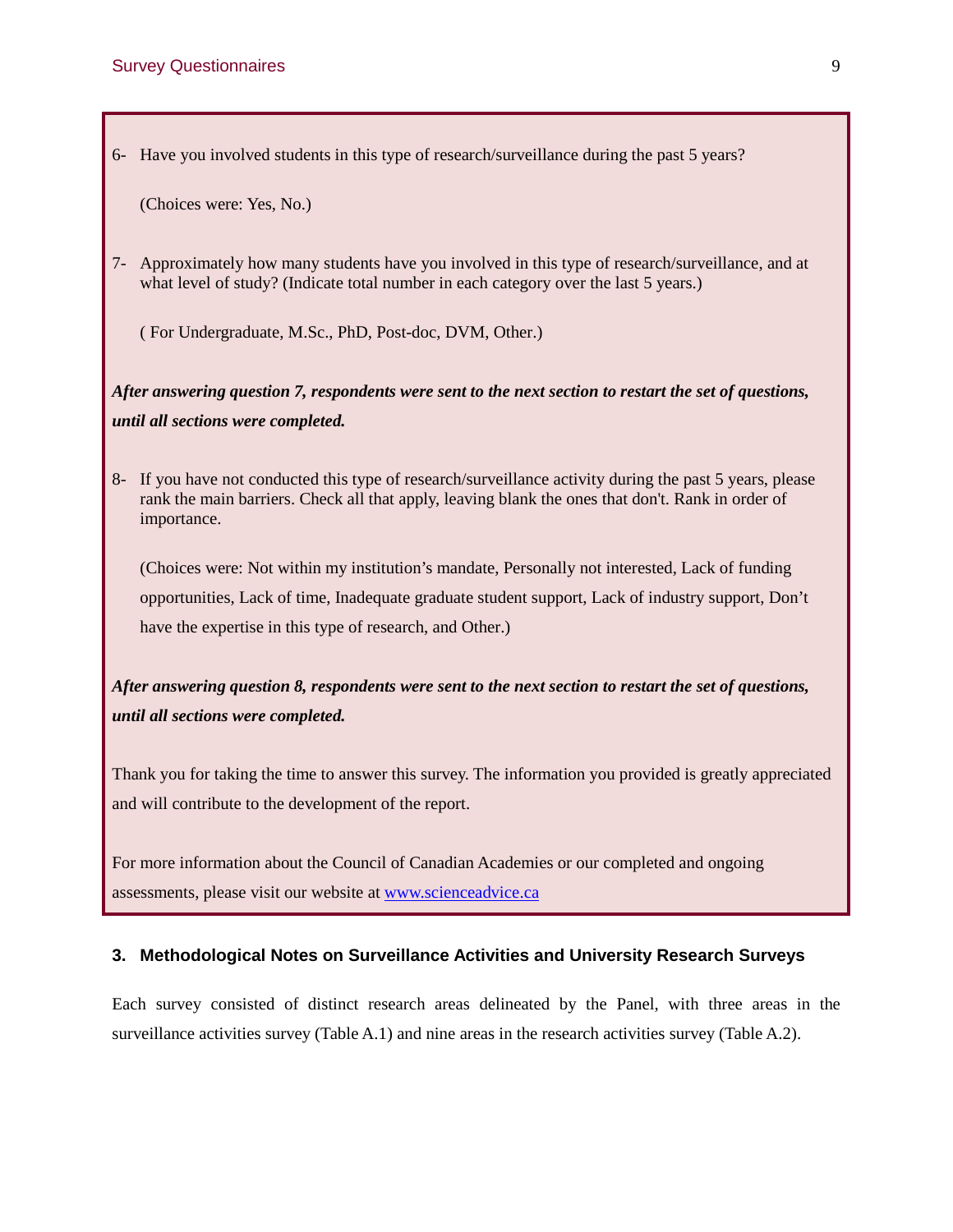### **Table A.1**

**Areas of Surveillance Activities** 

| Area                                                                                               | Per cent                        |
|----------------------------------------------------------------------------------------------------|---------------------------------|
| <b>Disease frequency</b><br>Herd- and animal-level incidence and prevalence estimates<br>$\bullet$ | 72                              |
| Evaluation of surveillance systems for the disease/pathogen                                        | 33                              |
| Other surveillance activities                                                                      | 66                              |
|                                                                                                    | (Council of Canadian Academies) |

The column on the right of this table shows the percentage of respondents who indicated that their organization was involved in these types of surveillance activities and research.

#### **Table A.2**

**Areas of Research Activities** 

| <b>Area</b>                                                                                                        | Per cent                        |
|--------------------------------------------------------------------------------------------------------------------|---------------------------------|
| Disease frequency<br>Herd- and animal-level incidence and prevalence estimates                                     | 92                              |
| Evaluation of surveillance systems for the disease/pathogen                                                        | 52                              |
| Diagnostic test evaluation                                                                                         | 80                              |
| Epidemiology (natural history) of disease/pathogen<br>Transmission mechanisms and survival of pathogen in products | 56                              |
| Epidemiology (natural history) of disease/pathogen<br><b>Effectiveness of mitigation procedures</b>                | 76                              |
| Epidemiology (risk factors) of disease/pathogen<br>Determination of risk factors                                   | 80                              |
| Epidemiology (risk factors) of disease/pathogen<br>Distribution of risk factors in populations of interest         | 64                              |
| Economic models of consequences<br>The cost of controlling the disease in the animal                               | 24                              |
| Economic models of consequences<br>The cost of controlling an outbreak in an animal population                     | 12                              |
|                                                                                                                    | (Council of Canadian Academies) |

The column on the right of this table shows the percentage of respondents who indicated that they were involved in these types of research activities.

In both surveys, respondents were asked if their activities (surveillance or research) related to each specific research area. If yes, respondents were then asked a series of questions regarding the activities conducted in that area (e.g., input into risk assessment, student involvement, dissemination methods, and funding). If no, respondents were asked which main barriers prevented them from engaging in such activities. This line of questioning was repeated for all the categories within each survey. Respondents could have activities contributing to more than one area so it is possible that the data contain some duplication.